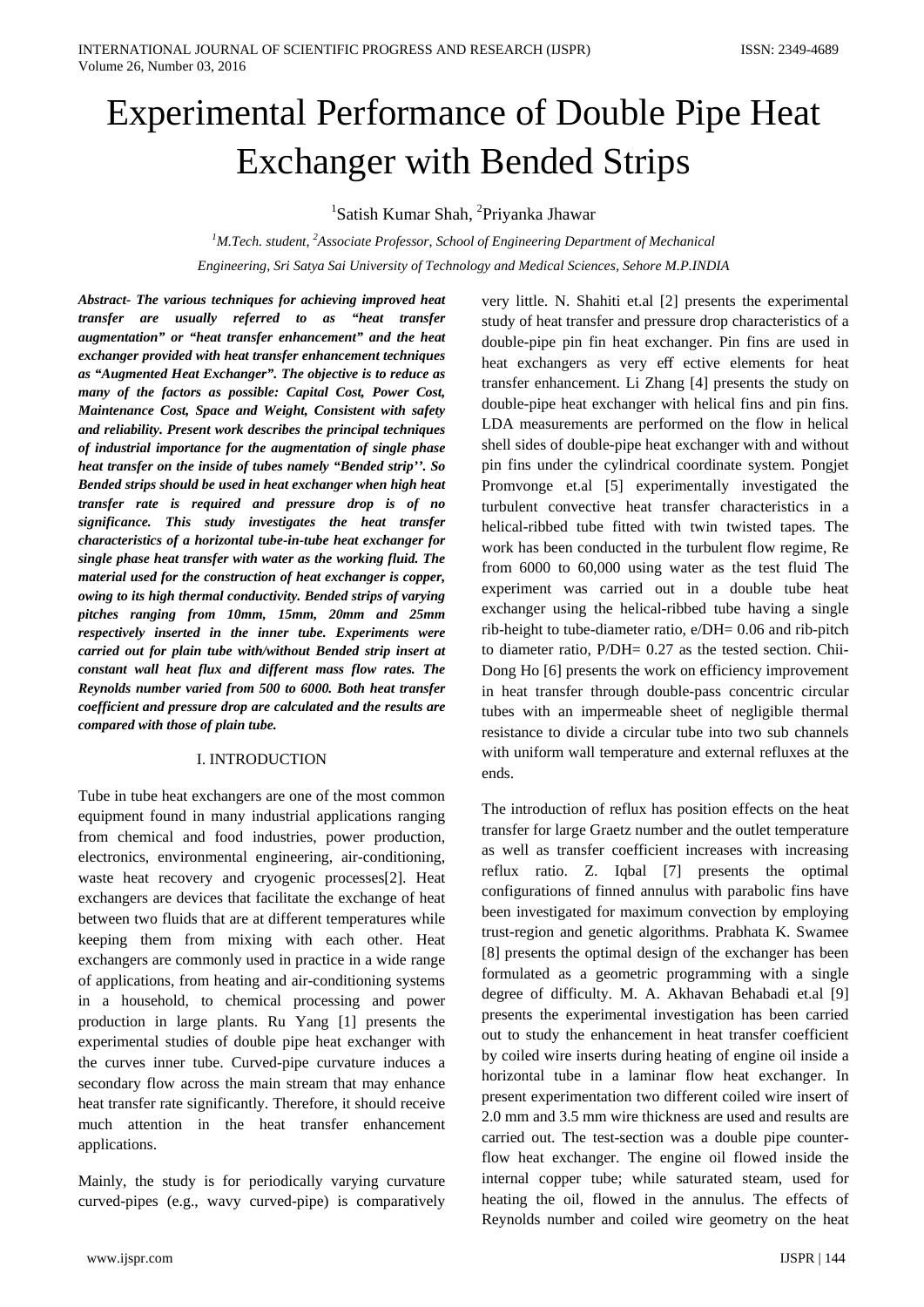transfer augmentation and fanning friction factor were studied. In present work, the bended strips are used in the inner pipe having a hot water region. Therefore the design and manufacture the bended strip and study of heat transfer through them have been a problem of great interest for designer of different disciplines. The proposed study is concerned with experimental investigation of convective heat transfer from tube in tube heat exchanger with and without various bended strips.

The effect of various geometries on performance characteristics of double pipe heat exchanger such as heat transfer, friction factor and pressure drop.

#### 2. OBJECTIVES:

- i. Experimentally investigated the double pipe heat exchanger with bended strips having angles 15, 30, 45 and 60° with the central axis of the inner tube.
- ii. To study thermodynamic and hydrodynamic performance of the double pipe heat exchanger.

## 3. EXPERIMENTAL SET-UP

The experimental set up of double pipe heat exchanger with bended strips was reported and this topic presents the detailed information of apparatus, working procedure, operating parameters and geometries of bended strip. Four different patterns of bended strips are manufactured and tested under various operating conditions. Geometry of strip and manufacturing process of strip patterns is explained in following subtopic-

#### **3.1 Experimental Apparatus**

Figure 1 illustrates the experimental set-up used in the present study. The test section is a tube in tube heat exchanger. An experimental apparatus is conducted to study the heat transfer performance and friction factor in a tube with bended strips inserts. It is composed of cold water tank, hot water tank, temperature sensors, flow control valve, temperature display, monoblock pump, thermostatic water heater, annulus and four different geometries of bended strips.



Fig.1 Experimental setup of double pipe heat exchanger

A double pipe heat exchanger is utilized as the main heat transfer test section which is insulated using asbestos to minimize heat loss to the surrounding. It consists of two concentric tubes in which hot water flows through the inner tube and cold water flows in counter flow through annulus. The outer tube made of a stainless steel having inside and outside diameters of 23 mm and 24.5 mm respectively. The inner tube made of a cupper having inside and outside diameters of 11.2 mm and12.6 mm respectively. It has a heat transfer section of a length of 1.25m. In the experimentation, the various bended strips having different pitch 10, 15, 20, 25 and plain tube with the central axis of the inner tube are inserted inside the inner tube. The inserted strips create turbulence inside the inner pipe which enhances the heat transfer rate.

The two flow meters are used to maintain shell side and tube side mass flow rates of water. The working range of flow meter is from 0.003kg/sec to 0.024kg/sec. The two FCV is used to controlled tube side and annulus side mass flow rate. One flow meter used to measure hot water mass flow rate and another flow meter is to measure annulus side cold-water mass flow rates. A PT100 type temperature sensor is directly inserted into inner and outer tube to measure inlet and outlet temperatures of both the fluids. Temperature data was recorded using data acquisition/switch unit.

Table No 3.1 Dimensions of Double heat exchanger

| <b>Dimensions</b>        | <b>Outer Tube</b> | <b>Inner Tube</b>              |
|--------------------------|-------------------|--------------------------------|
| Outer Diameter (m)       | 0.025             | 0.0125                         |
| Wall Thickness (m)       | 0.0015            | 0.0015                         |
| Length of tube $(m)$     | 1.25              | 1.25                           |
| Reynolds No ranges       | $500 - 6000$      | 500-6000                       |
| Prandtl Number           | $3-5$             | $3 - 5$                        |
| Bended strip Pitch (m)   |                   | 10, 15, 20, 25<br>and No pitch |
| Material of Construction | SS                | Cп                             |

Table 3.2 Range of operating parameters

| Parameters                 | Range                |
|----------------------------|----------------------|
| Tube side water flow rate  | $0.003 - 0.024$ kg/s |
| Shell side water flow rate | $0.004 - 0.025$ kg/s |
| Tube inlet temperature     | 42–50 $\,^{\circ}$ C |
| Tube outlet temperature    | $35 - 37$ °C         |
| Shell inlet temperature    | 49-44 °C             |
| Shell outlet temperature   | 55-59 °C             |

A schematic diagram of the experimental apparatus is shown in Fig. 1. It consists of a test section, hot water tank, and cold water tank and data acquisition system. The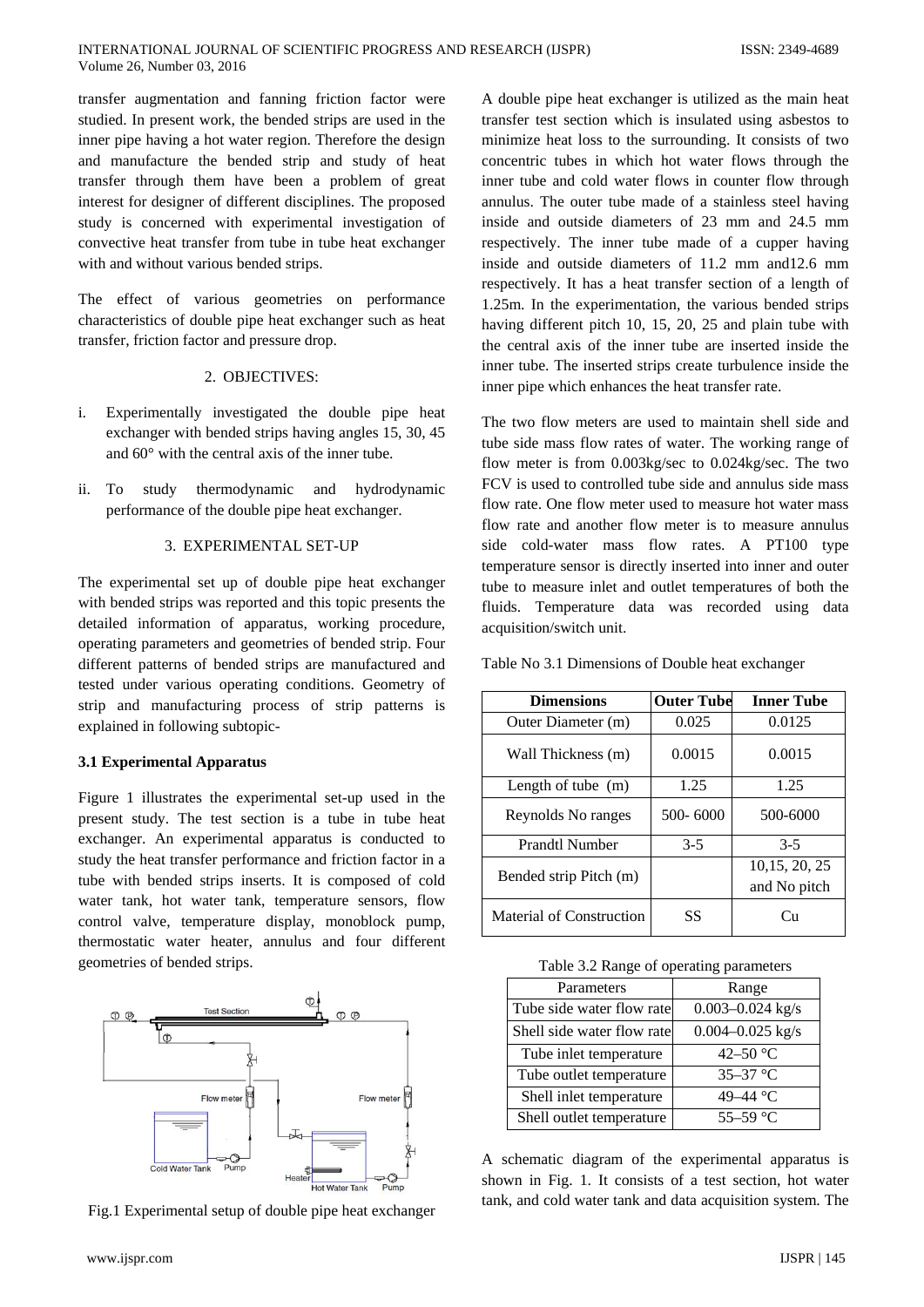close-loops of hot and cold water consist of the electric heaters controlled by adjusting the temperature. Water is used as the medium for cooling the hot water. The hot water is adjusted to the desired level and controlled by a temperature controller. The temperatures of the cold and hot water are adjusted to achieve the desired level. The water and tube wall temperatures at the inlet, middle and outlet sections are measured by four K type thermocouples.

#### **3.2 Test procedure**

Experiments were performed with various inlet temperatures and flow rates of hot water entering the test section. In the experiments, the hot water flow rate was increased in inner tube, while the cold water flow rate, and were kept constant. The inlet hot water temperatures were adjusted to achieve the desired level of temperature by using electric heaters controlled by temperature controllers and kept cold water temperature constant. Before any data were recorded, the system was allowed to approach the steady state. The flow rates of the water are controlled by adjusting the valve and measured by two calibrated flow meters with a range of 0–0.020 kg/s. The four heat exchangers made with different potions of the bended strip inside the inner tube. The inclination angles are 15, 30, 45 and 60° with the central axis of the inner tube. For various bended strips we take inlet/outlet temperatures of inner tube and outer tube. Also we will take hydrodynamic performance of the bended strip.

Experimental Procedure is as follows,

- a) First filled water in hot water tank up to certain level, and switch ON electric supply to water heater.
- b) After 15 minutes thermostatic water heater heat the water up to 60oC. Thermostatic valve maintain the constant 60oC water temperature.
- c) Start monoblock to pump hot water from hot water tank and circulate in inner tube. The mass flow rate of hot water is controlled by the flow control valve (FCV) and flow measured by the Rotameter.
- d) For same time mass flow rate of cold water or annulus side flow is controlled by the flow control valve and flow measured by the shell side Rotameter. The annulus side cold water received from the large coldwater reservoir.
- e) The test was conducted for counter-flow configuration.
- f) Inner tube inlet-outlet and annulus side inlet-outlet temperature measured by temperature indicator in steady state condition of the temperatures.
- g) Initially both side mass flow rate varies and taken the observations.
- h) For first observation, keep tube side mass flow rate is 15 LPH and Shell side mass flow rate maintained 30 LPH. Likewise vary the tube side mass flow rate and keep shell side mass flow rates is constant. Take inletoutlet temperatures, pressure drop (mercury difference) and mass flow rates in observation table.
- i) For next observation, likewise vary the tube side mass flow rate and keep annulus side mass flow rate is constant. Take inlet-outlet temperatures, mass flow rates and head loss due to friction in observation table. This procedure is continuous for all readings.
- j) Hot water outlet again circulates to hot water tank, so that water heater conserves the energy.
- k) Next, change heat exchanger, repeat it above procedure for various mass flow rates, and take observations.

#### **3.3 Calculation of tube side heat transfer coefficients**

In present investigation, the heat transfer coefficient was determined based on the measured temperature data. The operating parameter range is given in Table 1,

Tube Side Heat transfer

$$
Q = m_t C p_t (T_{hi} - T_{ho})
$$
 (1)

Shell Side Heat Transfer

$$
Q = m_s C p_s (T_{co} - T_{ci})_{(2)}
$$

The physical properties of taken on average temperature

$$
T_m = (T_{in} + T_{out})/2
$$
 (3)

The heat transfer coefficient was calculated with,

$$
\mathbf{U}_{\mathsf{o}} = \frac{\mathsf{Q}}{\mathsf{A}_{\mathsf{o}} \Delta \mathsf{T}_{\mathsf{LMTD}}(4)}
$$

The overall heat transfer surface area was determined based on the tube diameter and

developed area of tube diameter,  $A_{total} = \pi L d_0$  is

the total convective area of the tube ( $\pi Ld$ ) constant for various geometries of inserted bended strips heat exchanger.

 $\text{A}_{\text{total convective area}}\,=\pi \text{Ld}_{\text{o}}\,=\,0.01\,\,\text{mm}^2$ 

LMTD is the log mean temperature difference, based on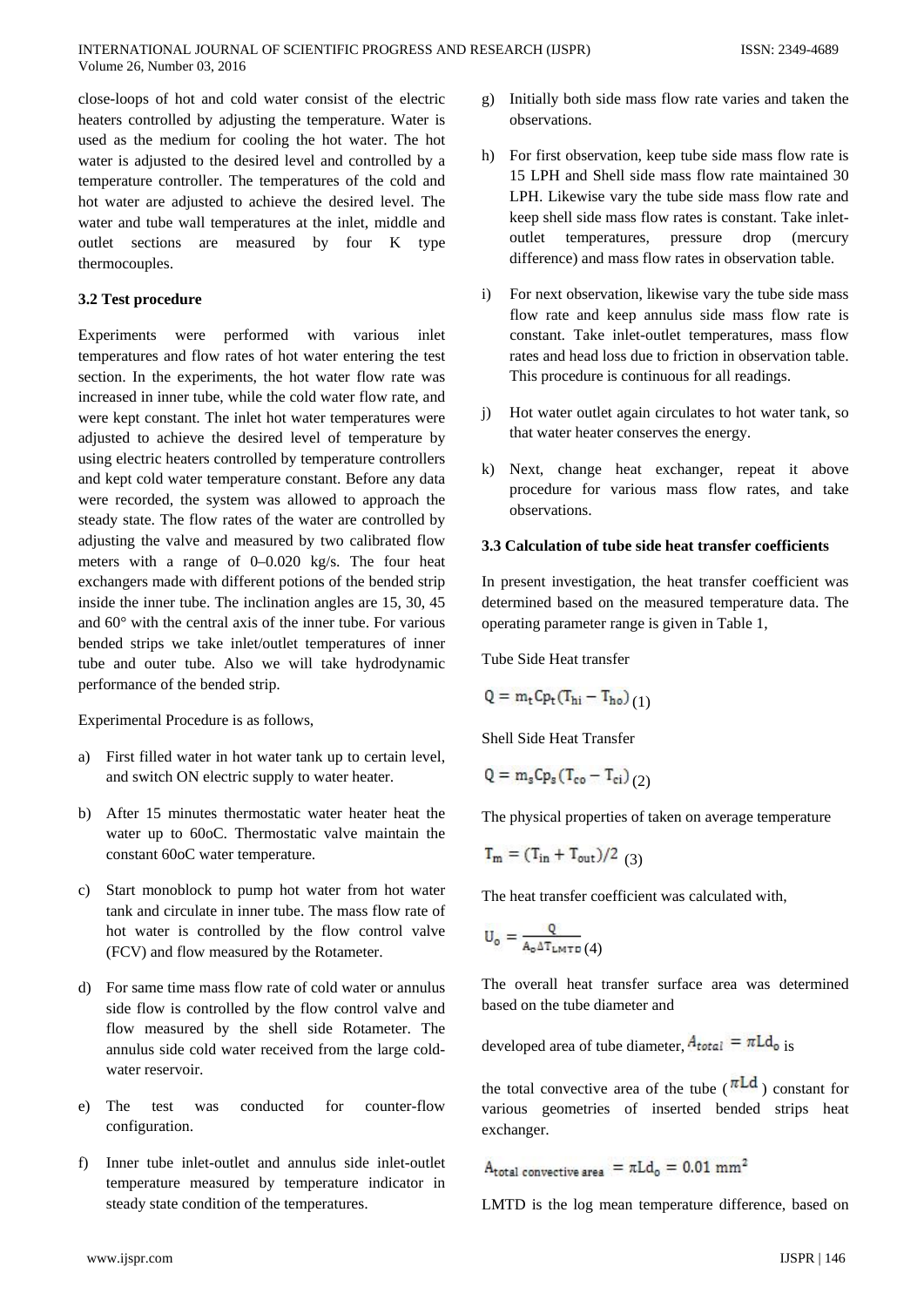the inlet temperature difference  $\Delta T_1$ , and outlet temperature difference  $\Delta T_2$  [18, 19],

$$
LMTD = \frac{(\Delta T_2 - \Delta T_1)}{In(\Delta T_2/\Delta T_1)}(5)
$$

The flow rate in shell side was varying with combination to tube side flow rate. The overall heat transfer coefficient can be related to the inner and outer heat transfer coefficient from following equation [4, 5],

$$
\frac{1}{U_0} = \frac{A_0}{A_i h_i} + \frac{A_0 \ln(d_0/d_i)}{2\pi KL} + \frac{1}{h_0} (6)
$$

Where, di and do are inner and outer diameters of the tube respectively. k is thermal conductivity of wall material and L, length of tube (stretch length) of heat exchanger. After calculating overall heat transfer coefficient, only unknown variables are hi and ho convective heat transfer coefficient inner and outer side respectively, by keeping mass flow rate in annulus side is constant and tube side mass flow rate varying.

$$
\mathbf{h_i} = \mathsf{CV_i}^{\mathsf{n}}\left(7\right)
$$

Where Vi are the tube side fluid velocity m/sec. Substituting Equation 4.7 into Equation 4.6, the values for the constant, C, and the exponent, n, were determined through curve fitting. The inner heat transfer could be calculated for both circular and square coil by using Wilson plot method. This procedure is repeated for tube side and annulus side for each mass flow rate on both helical coils

# RESULT AND DISCUSSION

The results obtained from the experimental investigation of heat exchanger operated at various operating conditions are studied in detail and presented.

## 4. THERMAL PERFORMANCE

The thermal performance of the double pipe heat exchanger is evaluated in heat transfer rate, overall heat transfer coefficients and Nusselt numbers. The tube side flow rate is varied from the 0.008 kg/s to 0.023 Kg/s, same time annulus side flow rate is maintained constant. The test is conducted for only the counterflow configuration. For each strip geometries, five annulus side flow rates taken i.e. 30, 60, 90, 120, and 150 LPH.

The nusselt number of the plain tube is matches with the Detus Bolter equation. The experimental nusselt number of the plain tube is closely matches with the available literature. Detus Bolter equation is refered from the lierature and compared the the present data and it found 9% variation shown in figure 2.



Fig. 2 Comparison of the plain tube Nusselt number and Detus Bolter equation

Figure 3 shows the overall heat transfer coefficients changes with the tube side hot water flow rate. The convective heat transfer area is constent for all the insrts geometries. In presents study found that the overall heat transfer coeeficient increases with increase in the tube side flow rate.



Fig. 3 Variation of overall heat transfer coefficient with Reynolds Number for 10mm pitch



Fig. 4 Variation of heat transfer rate with Reynolds Number for 10mm pitch

The overall heat transfer coefficient variation with respect to the reynolds number are presented in the figure 4. Heat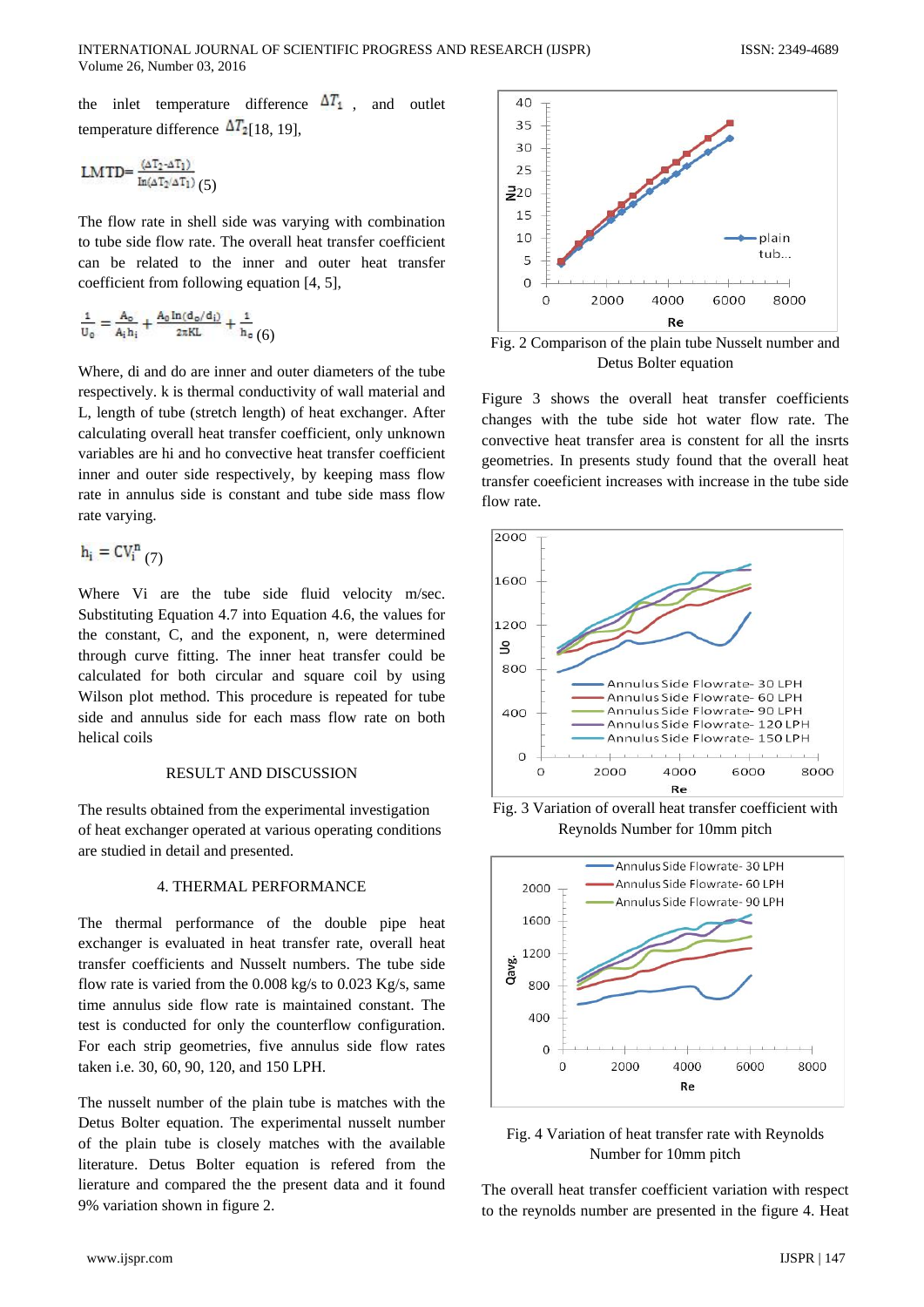transfer rate and heat duty also incrteasing with reducing the pitch length. The inserted strip manufactured in the workshop and maintained the uniform pitch troughout the strip. From the one end inserts the strip and condcted the experiment on the various geometries.

It is found that, the value of Nussult number is maxium for 10 mm pitch per 120 LPH with increase in Reynold number. The value of Nussult Number is minimum for Plain Tube . In experimental results shows that, as increases the flow obstruction, its affect on the flow pattern. The flow obstacles generate turbulence inside the inner tube. The turbulence plays important role in the heat transfer enhancement. This is a one of the passive heat transfer technique.



Fig. 5 Variation of inner Nusselt Number with Reynolds Number for 120 LPH constant annulus flow rate



Fig. 6 Variation of inner Nusselt Number with Reynolds Number for 90 LPH constant annulus flow rate

Figure 5 and 6 presents the Nusselt number variation for the annulus side flow rate i.e. 120 and 90 LPH respectively. The test procedure is same for the all the five annulus side flow rates. Change the bended strip from the

other end of the inner tube of the heat exchanger. Tube side Reynolds number is varied from the 400 to 7000 and operating hot and cold water temperature is ranges from the 50<sup>o</sup>C to 61<sup>oC</sup> and 25<sup>o</sup>C to 30<sup>o</sup>C respectively. The tube side flow rate is varied by using flow control valve. The Rotameter is used to measure the tube side flow rate and annulus side flow rate.

#### **4.1 Hydrodynamic Performance**

The tube side friction factor can be calculated by using the formula,

$$
f = \frac{\Delta \mathbf{P} \mathbf{d}_{\mathbf{h}}}{2\rho v^2 \mathbf{L}} \tag{5.1}
$$

Where,  $d_h$  is the hydraulic diameter in mm, L, length of heat exchanger in mm, v, velocity of the flowing fluid. As changes the geometry of the strip it directly affect on the hydraulic diameter because the volume of material required is more for the 10 mm pitch strip and volume of material required is less for the 25 mm pitch strip.

For measurement of the pressure drop U tube manometer is used having the range 150-0-150 mm. The mercury is an media used in the U tube manometer to measure the height of mercury across the heat exchanger. Pressure drop and friction factor is calculated for the various strips geometries, for various mass flow rates. Pressure drop is increases with increase in the velocity of the flow. The pressure drop reduces with increasing strip pitch and very less pressure drop found in the plain tube. The height and length of the inserted strip is same. The effect of bended strip on the pressure drop and friction factor is given in the figure 5.9 and 5.10.



**Fig. 7** Pressure drop for the various strip geometries

Pressure drop of the plain tube is less as compared to the other inseterd geometries. The plain tube has less obstraction to flow pattern and less turbulence are occurred hence this effect on the heat transfer performance. In tube-in tube heat exchanger various